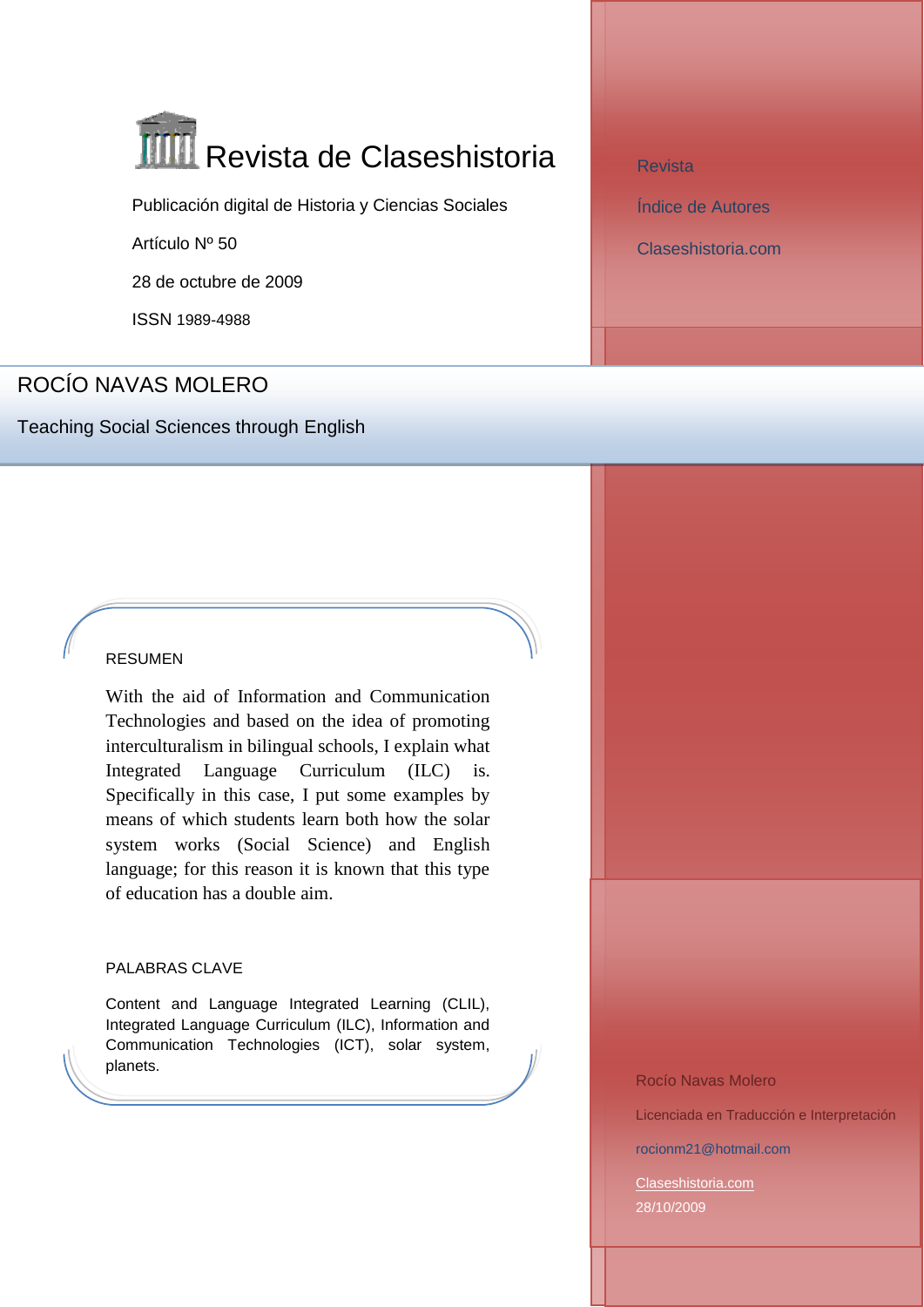With the arrival of the new century and the development of globalization, changes is society have occurred and, as consequence, also within the educational system because teachers have the duty to prepare our students for their personal, social and professional lives when they finish Compulsory Secondary Education, as National Education Act establishes. Nowadays, learning two or more foreign languages is not only a right but also a "duty": that is, in a multilingual country as Spain students need to be able to communicate in a foreign language, specifically English; in this way, the ability to communicate in a foreign language and its knowledge provide a great help to understand and control our own language and behavior; contacting other cultures through language favours understanding and respect towards other ways of thinking and acting; and actually, this point is of extreme importance taking into account the high level of violence we find in schools.

In Andalucía, with the necessary help of the Regional Government, it has been carried out the so called Plan to foster **Plurilingualism** in the last years, which entails a completely new perspective in all curricular areas, enhacing the notion of a truly integrated curriculum by means of the implementation of CLIL (**Content and Language Integrated Learning**) methodology: in fact, the existence of interdisciplinary links and values education topics makes clear reference to the need to motivate our students by connecting English as a Foreign Language (EFL) with other subjects in the curriculum, such as History and Geography. To accomplish this, it is essential the effective coordination among the different departments involved in the integrated curriculum in order to reinforce the vocabulary and language skills (English), as well as the new concepts (for instance, learning about the solar system in History and Geography/Social science).

"En AICLE [Aprendizaje Integrado de Contenidos y Lenguas Extranjeras, CLIL, en inglés], se integran el aprendizaje de otras lenguas –distintas de la propia- y contenidos curriculares, es decir, cada clase de AICLE tiene dos objetivos: uno relacionado con el aprendizaje de la materia; el otro ligado al aprendizaje del idioma. Esta es la razón por la que a AICLE se la conoce como educación con doble finalidad". (Naves T. & Muñoz, C. 2000:7).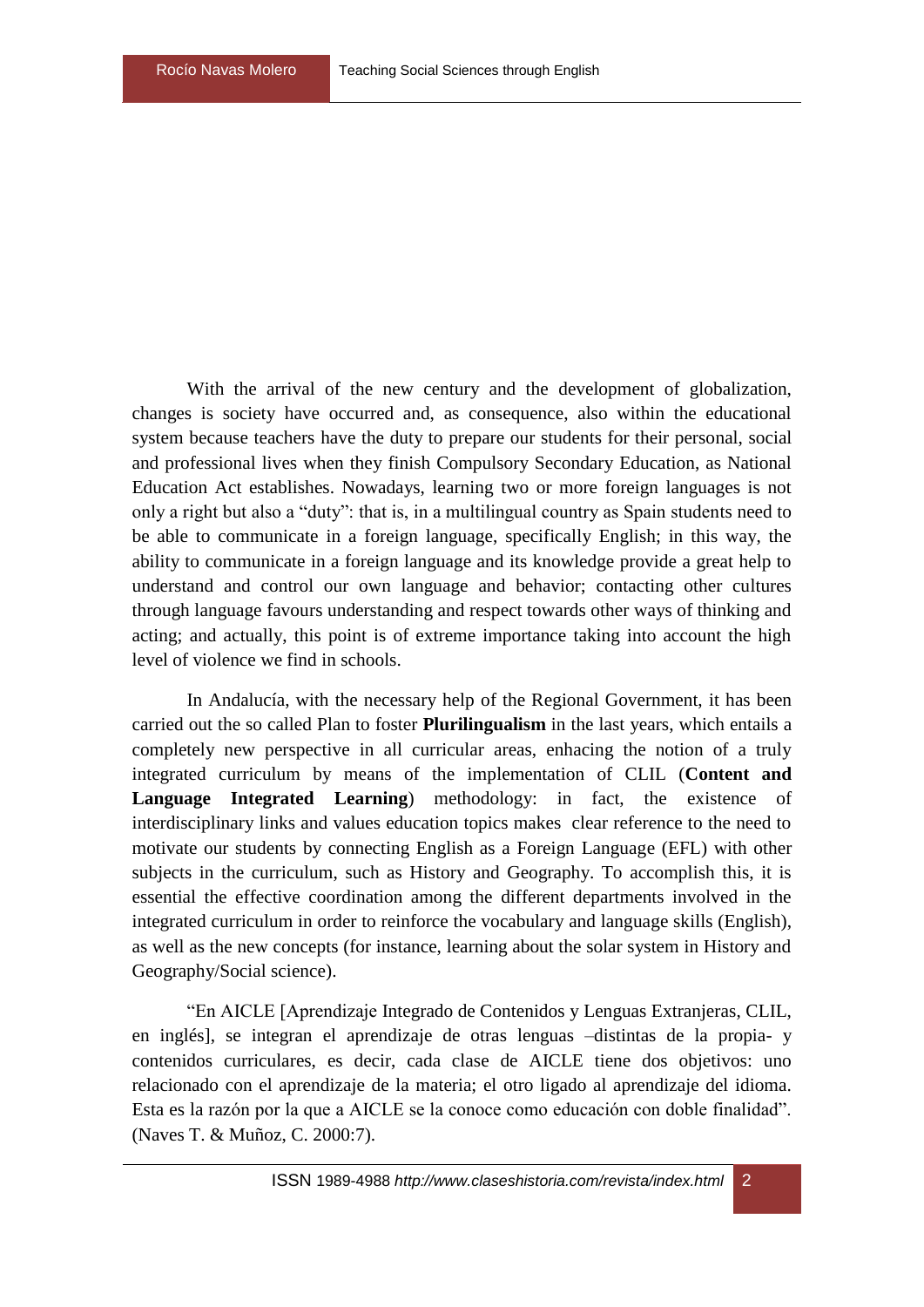Whenever possible, the proposition of exercises, activities, tasks and projects (depending on the level of difficulty and the number of skills to be work with) must be in connection with the student's personal life and their immediate surroundings. In this way, the work will be more motivating, real and practical.

In the following paragraphs I will try to describe how to develop and implement activities about the subject of History and Geography (or Social Science) by means of English (foreign language) for students of 1<sup>st</sup> year of Compulsory Secondary Education. But first of all, we, as teachers, must know the different ways of learning, depending on each student's characteristics:

- 1. Visual: computer based learning, topic webs, key diagrams, mind maps, power point slides, posters, videos, etc.
- 2. Audio and linguistic: word puzzles, magazine articles, songs, crosswords, discussion and debates, library search, presentations, etc.
- 3. Kinesthetic, physical: model making, practical tasks, role-play, flash cards, dance and drama.
- 4. Mathematical: organizing tasks into steps, listing key points, making tables and graphs of information, creating timelines, flow charts, etc.

In the following activities, the teacher, rather than lecturing the pupils, has to be looking for feedback, and monitoring them; that is, students will have an active role.

## THE SOLAR SYSTEM

## **1. Active theory**

With the help of ICT, the teacher, with the help of students, may create a blog and include the concepts to be learned in relation with the topic, in this case, the solar system: a picture with all the planets included (we can copy images from the Web) and the names of each one will appear in English. In any corner of the blog must appear a text in English (adapted to the students' level and within the grammatical elements studied in the English as a Foreign Language classroom - gradable adjectives and the present simple, in this case).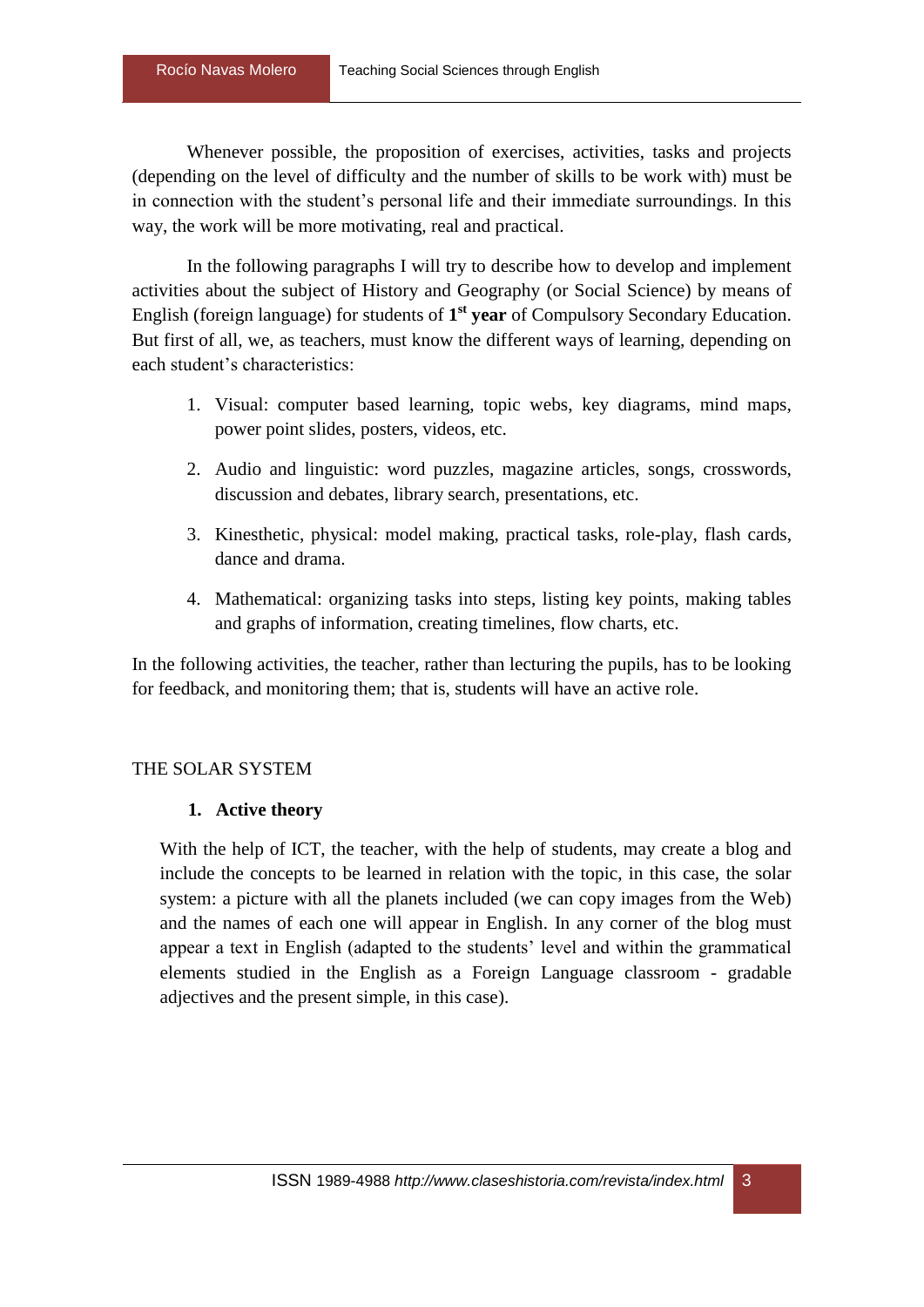

Example of text:

"The sun is at the centre of the Solar System. Nine planets orbit the Sun, and several of these have moons. Together with asteroids and comets, these make up the Solar System.

Most of the Solar System is empty space. More than 99% of the mass of the Solar System is in the Sun. The planets are like tiny specks of matter, orbiting around the Sun".

The teacher writes a list of several key words or phrases and photocopies enough copies for pairs and small groups of students. Then, he or she mounts the copies on different coloured papers or cards and cut them up so there is one key word or phrase on each slip. Students will be organized into groups of no more than four.

The teacher gives each group a set of the key words and phrases and tell them these are taken from the text they are about to hear. Students will need time to read and help each other to understand them; they can ask the teacher and use on-line dictionaries.

The teacher tells the students in each group to share out the slips. While the teacher reads out the text, they must place the key words in the order in which they hear them. (They may hear some words twice, but they place the card the first time they hear the word).

In their groups, students use their ordered key words to help them write the text from memory. This does not have to be word for word as the original.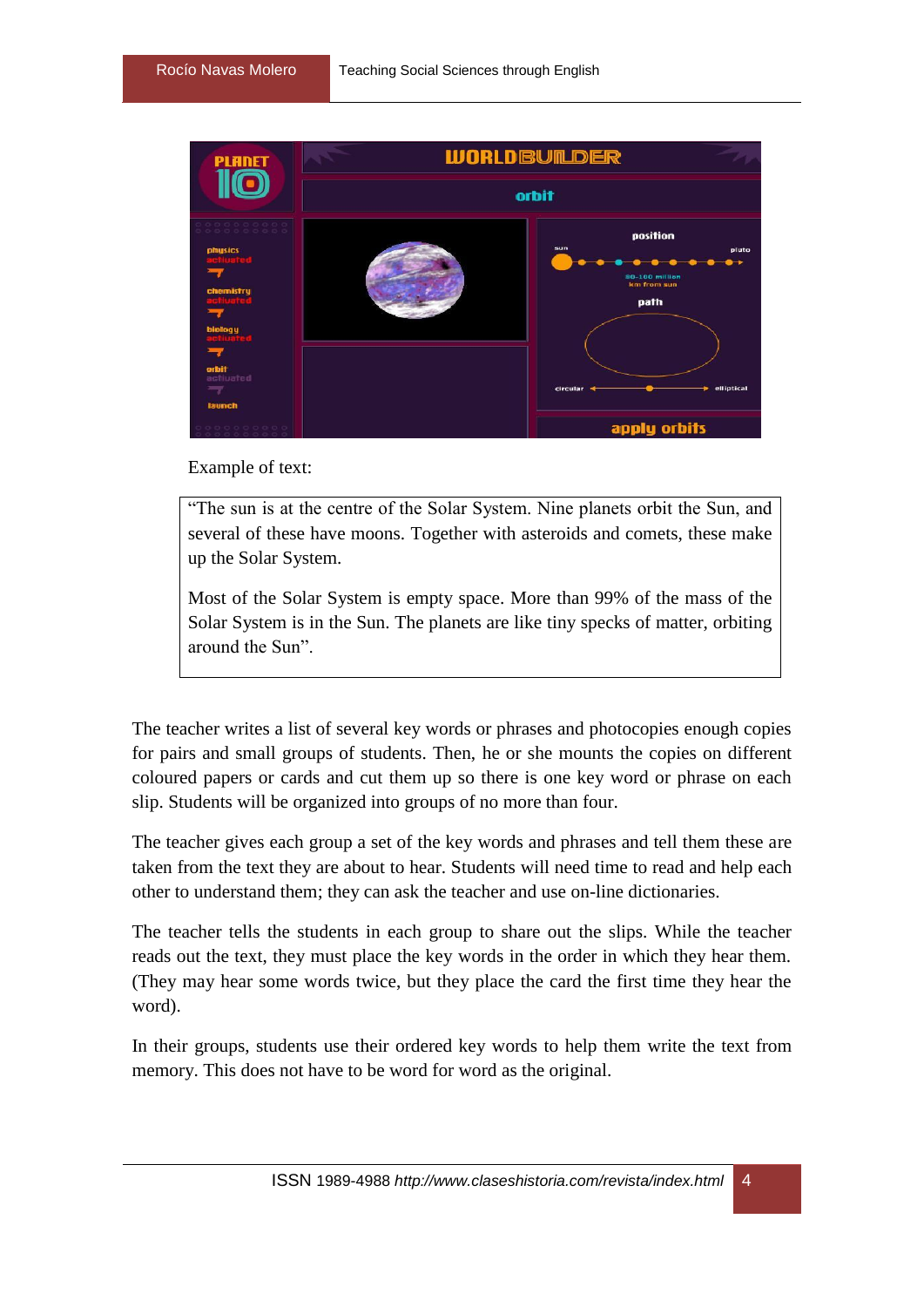Then, the teacher reads or plays the text again. Later, he or she give students time to edit their texts. When students have revised their texts, it is time to give them a copy of the original text and check it.

## **1. Text Circles**

The teacher chooses a text from the website, adapts it to the students' level and divide it into different sections, making sure that each section break is in the middle of the sentence (there should be enough parts for each student in a group to have one). Then, the teacher cuts into slips. In the following example we have six slips for one circle of five students:

> *1. The Sun is a star, and has existed for about 4,500 million years. Like other starts, it's a*

*Big spinning ball of gas, with nuclear reactions taking place in the centre. These*

*Generate immense amounts of heat and light*

*The planets follow elliptical orbits around the Sun. The planets closest to the Sun*

*Are the warmest. The Sun's radiation (heat, light and ultraviolet) provides most of the*

*Energy which keeps the planet warm*

Once students have the pieces of paper, the teacher writes the title on the board and gives the first sentence (1); then, he or she writes up any difficult words or phrases and students looks into on-line dictionaries their translation into Spanish. After this, students listen to and repeat the English terms.

Students organize into groups of five and they read their slips to each other. They must keep their own slips of paper. They have to put the text into the right order.

Finally, the teacher chooses a group for checking: the group reads out the text in the chosen order; the whole class listen and checks.

## **2. Parroting**

The teacher writes a series of definitions that are important for students to memorize: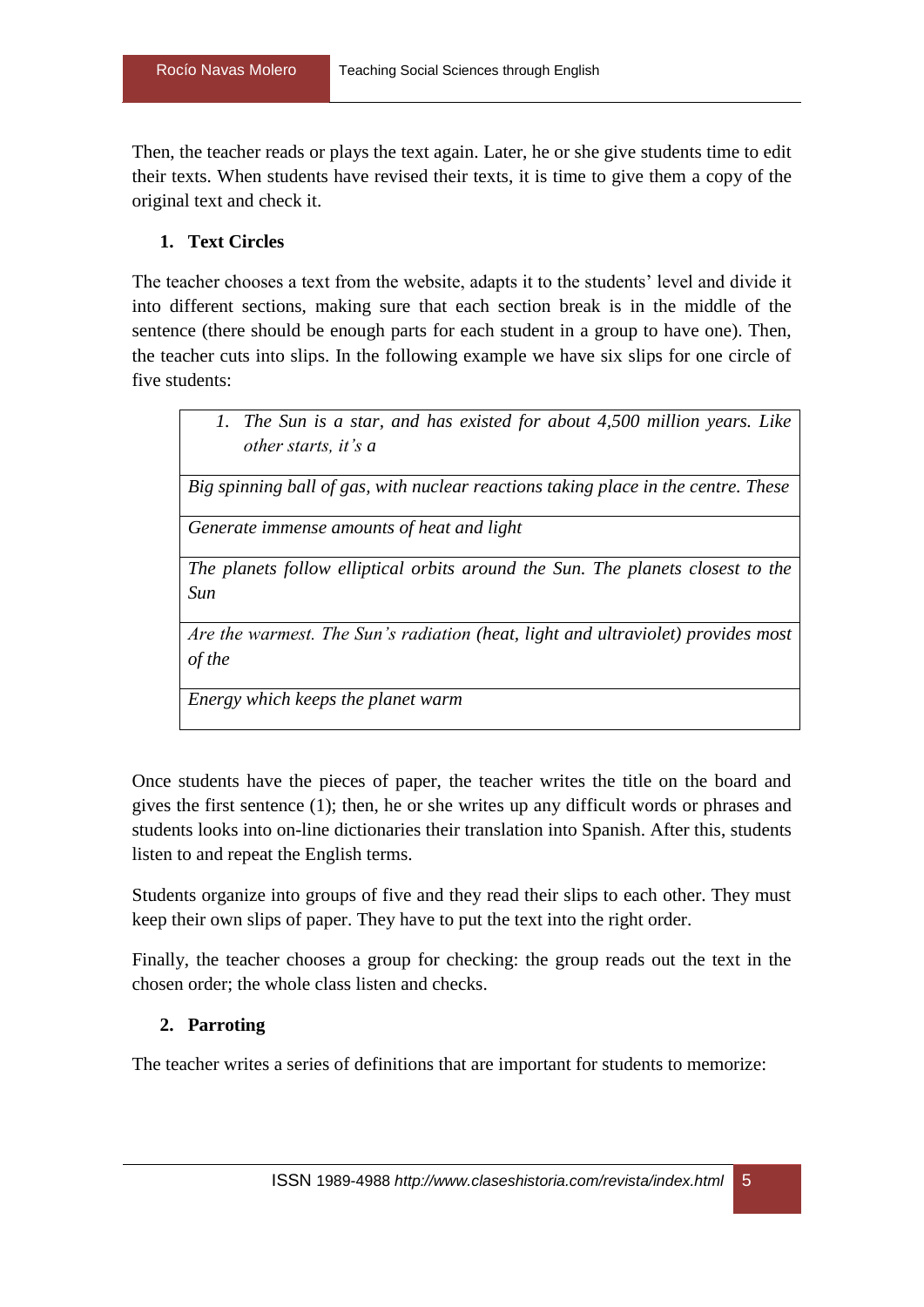- *a. The closest planet to the Sun*
- *b. The largest planet in the Solar System*
- *c. A ball of dust and ice*
- *d. A rocky planet, and it is the hottest in the Solar System*
- *e. A planet famous for its rings*



The teacher writes the definition on the board, leaving a space above each one to add the key words. Then, he or she dictates the key words: students search the information on the internet and come to the board to write the matching key word above each definition, making sure the students understand them. If necessary, translate them into the mother tongue. Finally, the teacher reads each definition out load and asks the students to repeat after him or her to focus on the pronunciation.

## **3. Self editing**

The teacher chooses a text and adds some mistakes; then, students have to correct it and edit it. To do this, we have to make enough copies for all students or, in an alternatively way, we can put the text on a screen to save paper. For example: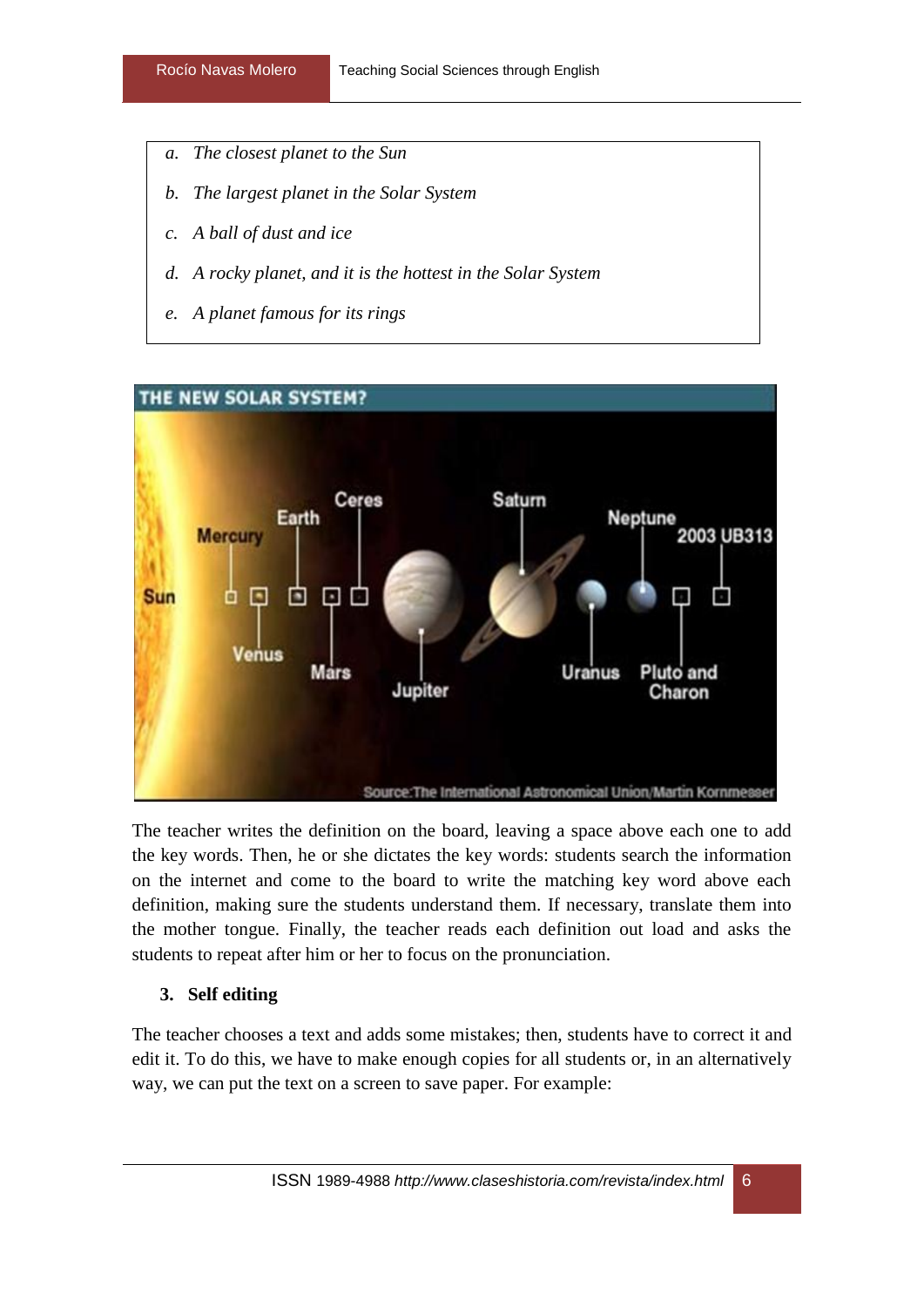*Venus are a glass plane, and it's the more hot in the Solar System. It was more bigger that the Earth, but not much. It look grey.*

Things to check:

- Have I remembered the –s on the third person singular?
- Have I got the right order in the Wh- questions?
- Are all the verbs in the right tense?
- Are there any word missing?
- Have I put the adjectives before the noun?
- etc

## **4. Tell me what you know (checking knowledge)**

In order to check if students know and understand what has been explained about the solar system, they will have to answer a few questions: they will ask each other; in this way there will be interaction and they will develop listening and speaking skills at the same time. Some of these questions can be, for example:

- *1. Name the name of the rocky planets*
- *2. Name the name of the glass planets*
- *3. What causes day and night?*
- *4. What is a star?*
- *5. Etc.*

## **5. Using mind maps**

This is a very useful activity in order to remind the lesson and to improve study skills and autonomy in the learning process. The teacher can provide the students with a text and an incomplete mind map: they will have to read the text several times and then complete the map. For example: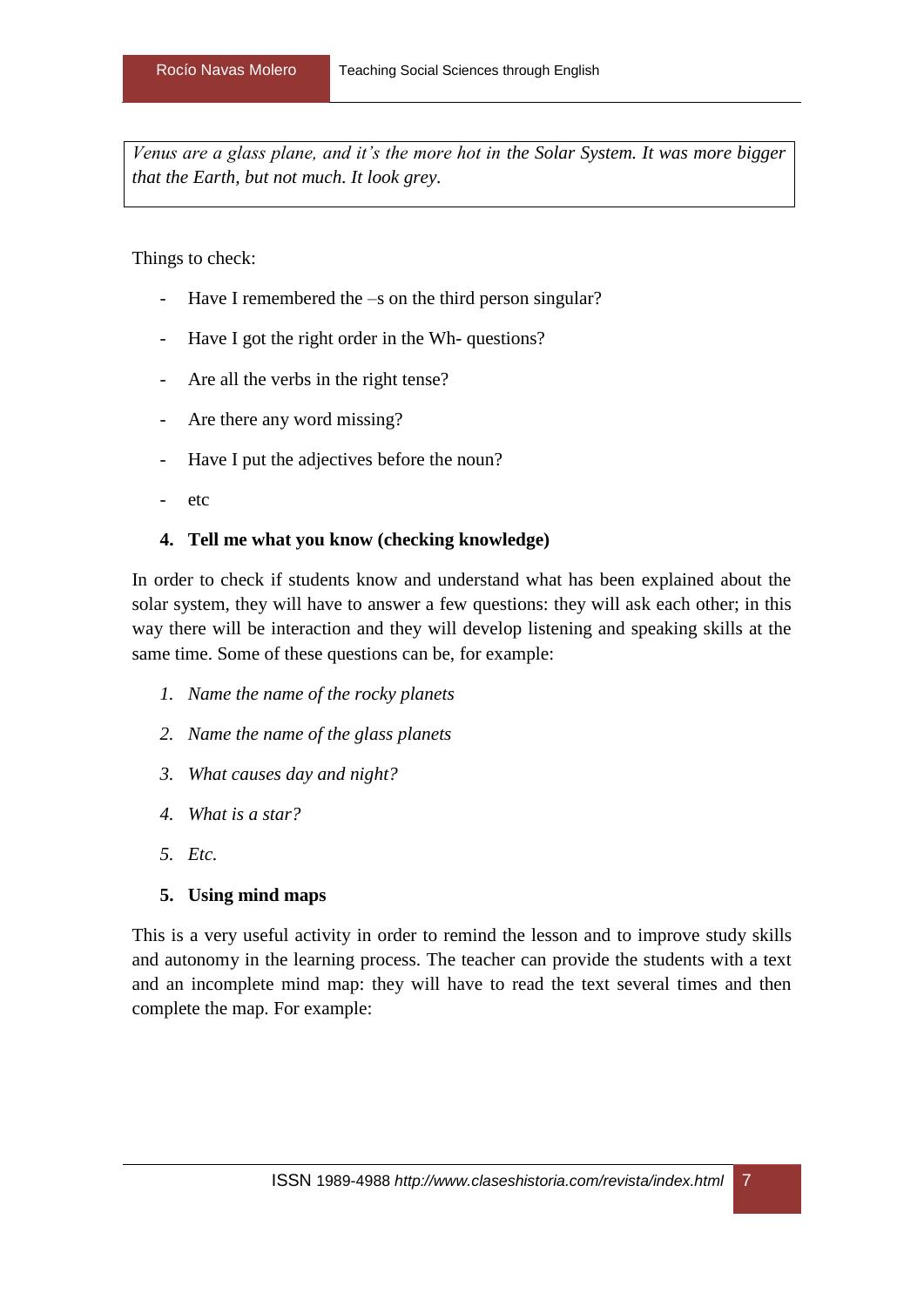*The Earth rotates around the axis. This movement is known as rotation. It takes the Earth 23 hours, 58 minutes and 4,091seconds to rotate. At any one moment in time, one half of the Earth is in sunlight (day), while the other half is in darkness (night). Besides, the Earth rotates around the Sun and this is called translation movement. It takes a year to complete the whole translation. The consequences of this are the seasons (Winter, Spring, Summer and Autumn).* 

Example of mind map to be completed:



At the end of the unit about the solar system, a way of self-evaluation consists of putting into practice what **European Language Portfolio (ELP)** considers essential, that is to say, to know if students have reached or not the aims established at the beginning of the unit. Therefore, students must write down some sentences about what they can or cannot do.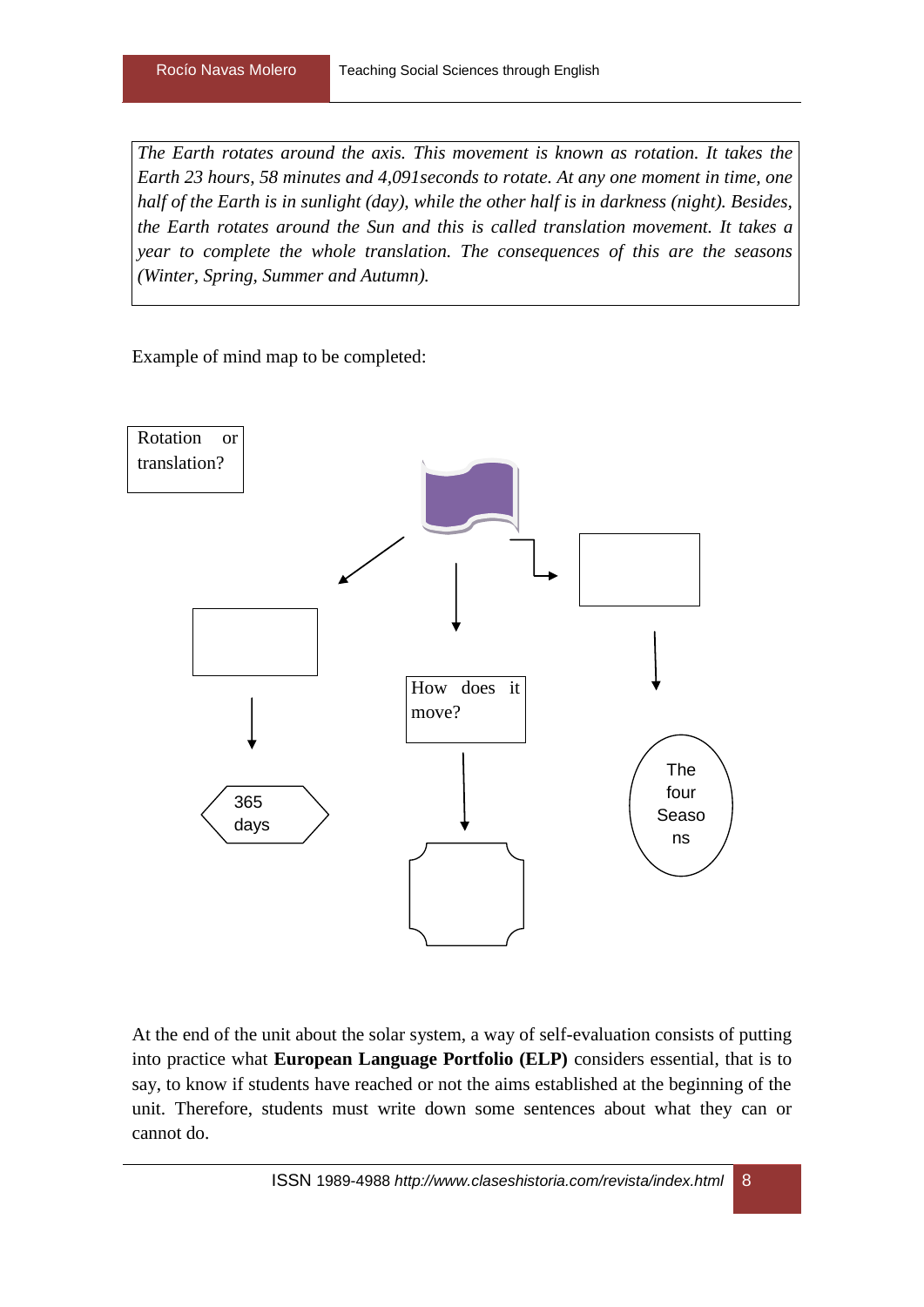For example: *I can do a blog about the solar system; I can mention the number and names of planets; I can explain how the solar system works; I can explain what rotation and translation movements are; etc.*

I hope History and Geography teachers who have to teach the subject into English may profit from this piece of paper and use these ideas for their proper contents in a mixedability class. Obviously, this topic about the solar system is only an example: we can apply activities, such as parroting, mind maps, self-correcting, etc to other contents (the Roman invasion of Spain, the discovery of America by Christopher Columbus or the Industrial Revolution, among others).